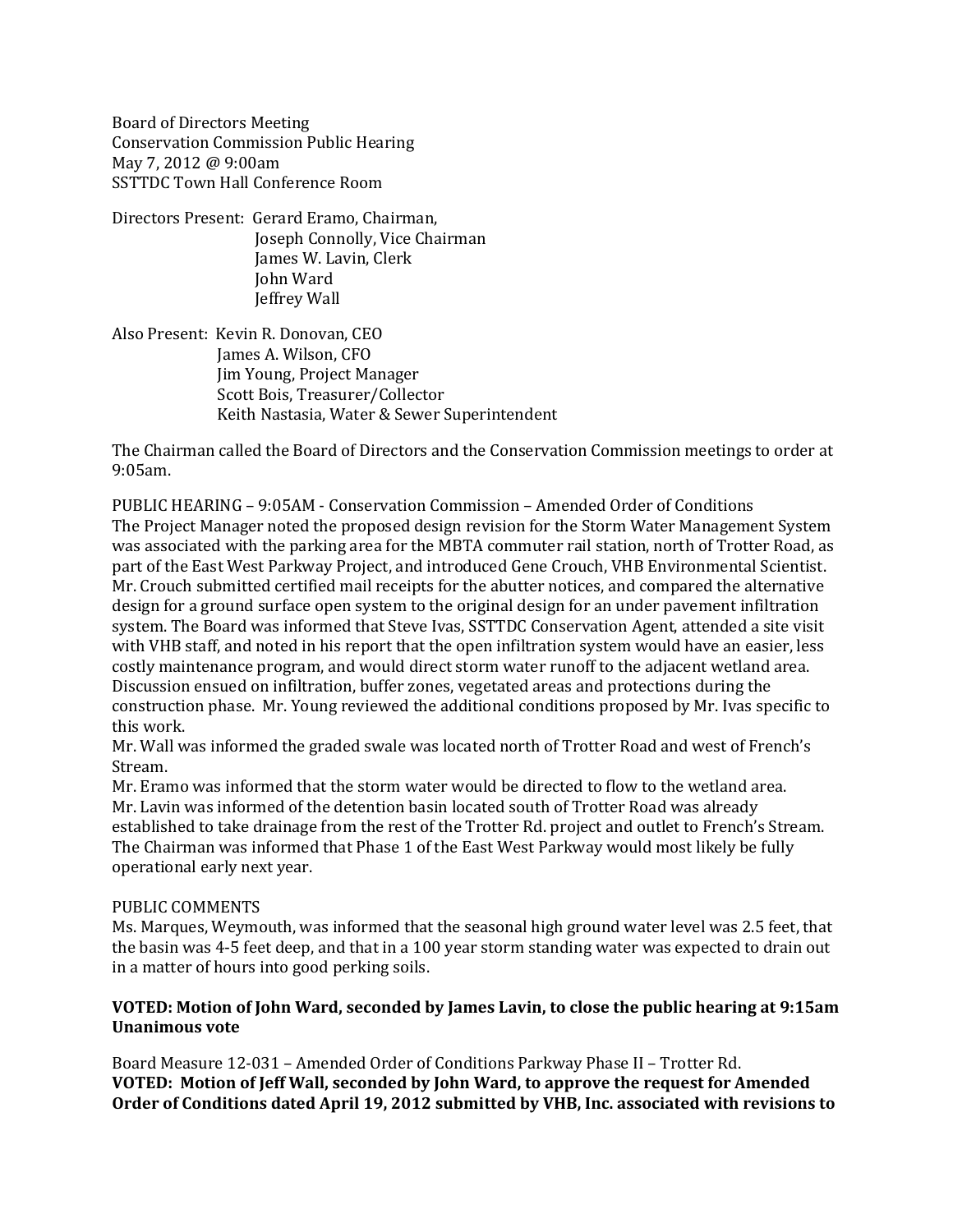# **the storm water management system design for the proposed commuter rail parking lot north of Trotter Rd. All conditions of the approval shall be as noted in the Amended Order of Conditions.**

# **Unanimous vote**

## FINANCIAL MATTERS

The Chief Financial Officer, gave an overview of FY12 financial impacts, FY13 financial factors, Infrastructure Bond Payments, Parkway Bond Obligations, the status of the development project and FY13 Budget Expenditures. Mr. Bois presented FY12 Real Estate Taxes/Local Receipts and FY13 revenue projections, and Mr. Nastasia reviewed the water and sewer distribution system, current water rates and the Enterprise Funds. The Board was informed that the first school aged child had arrived in the apartment complex, and that the budget would now include a line item to reimburse the Town of Weymouth for public educational services.

Mr. Wall was informed that LNR had controls in place to convey the arrival of school aged children to the Treasurer/Collector; and was also informed that the Corporation could not declare excess revenue until all obligations were met. Right now the E/W Parkway and the FEIR off site improvement obligations were not met. Mr. Wilson noted he was preparing a Capital Plan identifying each requirement and the cost associated with it.

Mr. Connolly was informed that there was a \$9.00 difference between Weymouth's residential charge and SouthField's residential charge due to the fact that the Corporation was charged as a single rate payer, at a commercial Tier 2 Rate. Negotiations with the Town of Weymouth continue on this issue.

Mr. Lavin was informed that the \$620K Parkway Debt Service would be paid by the Corporation's commitment of \$210K with the balance based on commercial and residential special assessments over the next 30 years.

## Board Measure 12-004 – FY13 Budget

**VOTED: Motion of Jeffrey Wall, seconded by John Ward, that the South Shore Tri-Town Development Corporation raise and appropriate the sum of \$2,724,189 to provide for all the expenses for the maintenance and operation of the several departments and activities for the fiscal year 2013 and that the several sums herein set forth are hereby approved for the several purposes and are subject to the conditions specified, and the sources of funding for said expenditures are as outlined in the Revenue Projections and incorporated herein Unanimous vote**

Mr. Wilson noted that The Dept. of Revenue recommended the Water and Sewer Enterprise Funds be combined for simple record keeping/analysis, and recommended Board Measures 12-005 and 12-006 be a "no" vote and Board Measure 12-007 be a "yes" vote.

## Board Measure 12-005 – Sewer Enterprise Fund

**VOTED: Motion of John Ward, seconded by James Lavin, that the South Shore Tri-Town Development Corporation raise and appropriate the sum of \$200,000 to provide for all the expenses for the maintenance and operation of the Sewer Enterprise Fund for the fiscal year 2013 and that the several sums herein set forth are hereby approved for the several purposes and are subject to the conditions specified, and the sources of funding for said expenditures are as outlined in the Revenue Projections and incorporated herein 0-5 vote – Board Measure 12-005 was passed over**

#### Board Measure 12-006 – Water Enterprise Fund

**VOTED: Motion of John Ward, seconded by Joseph Connolly, that the South Shore Tri-Town Development Corporation raise and appropriate the sum of \$100,000 to provide for all the**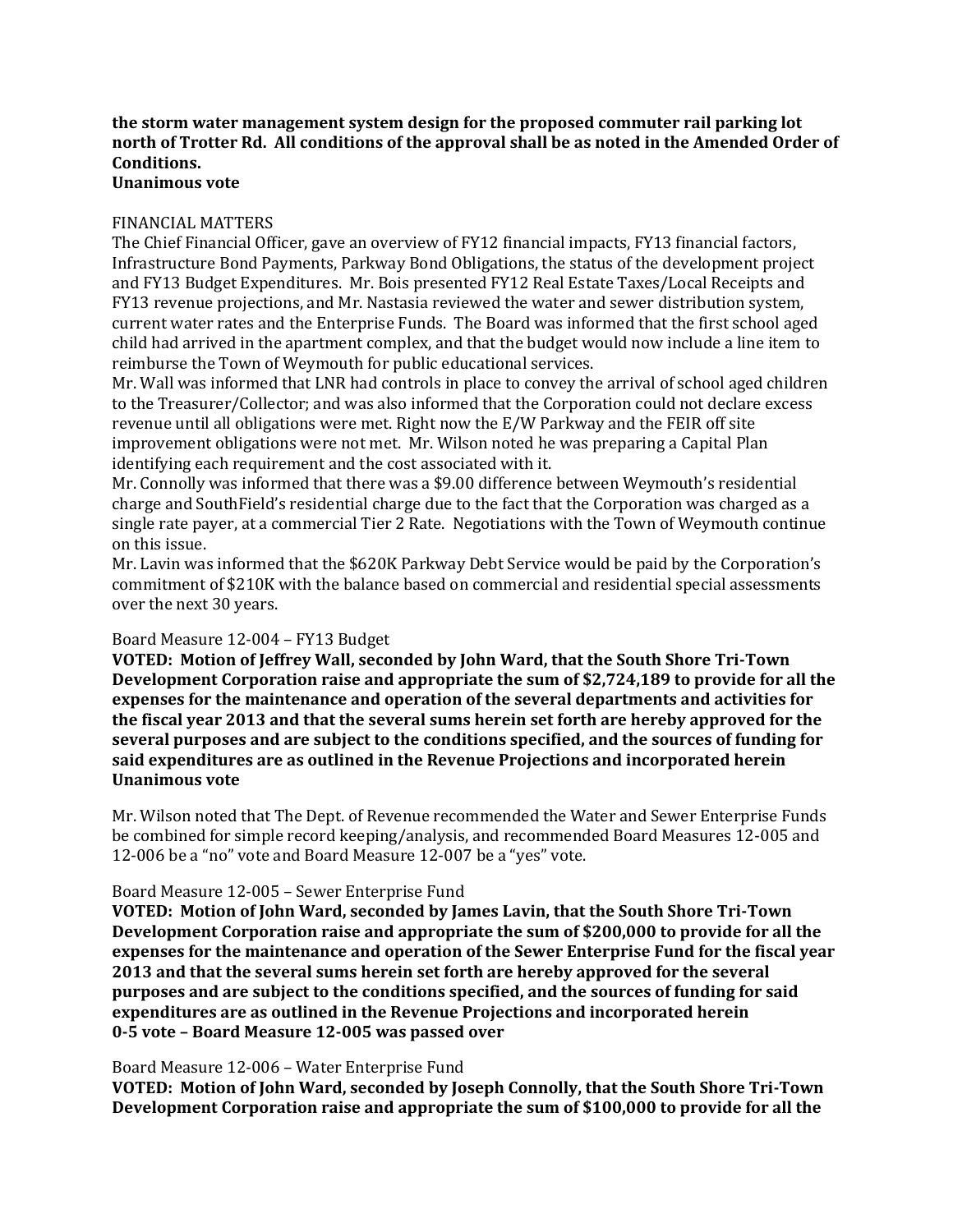**expenses for the maintenance and operation of the Water Enterprise Fund for the fiscal year 2013 and that the several sums herein set forth are hereby approved for the several purposes and are subject to the conditions specified, and the sources of funding for said expenditures are as outlined in the Revenue Projections and incorporated herein 0-5 vote - Board Measure 12-006 was passed over**

#### Board Measure 12-007 – Combined Water & Sewer Enterprise Fund

**VOTED: Motion of Jeff Wall, seconded by Joseph Connolly, that the South Shore Tri-Town Development Corporation for FY13 and subsequent years combine funds 6101 (Sewer Enterprise Fund) and 6201 (Water Enterprise Fund) to a single fund for the purpose of consolidating to a single fund a combined Water and Sewer Enterprise Fund Unanimous vote**

#### Board Measure 12-008 – Dissolve Separate Enterprise Funds

**VOTED: Motion of Jeff Wall, seconded by Joseph Connolly, that the South Shore Tri-Town Development Corporation effective June 30, 2012 dissolves the need for separate Water and Sewer Enterprise Funds. More specifically that as a result of an action of the Board (12-007) to combine for FY13 and subsequent years combine funds 6101 (Sewer Enterprise Fund) and 6201 (Water Enterprise Fund) to a single there is no longer a need for separate funds. Unanimous vote**

#### Board Measure 12-009 – R&A to Sewer And Water Enterprise Fund

**VOTED: Motion of Jeff Wall, seconded by Joseph Connolly that the South Shore Tri-Town Development Corporation raise and appropriate the sum of \$300,000 to provide for all the expenses for the maintenance and operation of the Sewer AND Water Enterprise Fund for the fiscal year 2013 and that the several sums herein set forth are hereby approved for the several purposes and are subject to the conditions specified, and the sources of funding for said expenditures are as outlined in the Revenue Projections and incorporated herein Unanimous vote**

Discussion ensued on projected residential and commercial build-out and water usage. The Directors were informed of a vote needed to set a rate structure for the Water and Sewer Enterprise Funds for fiscal year 2013. It was recommended by Staff that the Board utilize a split two tier rate system.

Board Measure 12-032 – Set Water/Sewer Rate Structure

**VOTED: Motion of John Ward, seconded by James Lavin that the South Shore Tri-Town Development Corporation set the following rate structure for the combined Water and Sewer Enterprise Funds effective June 1, 2012:**

**Two Tier Rate: For the first 9 units \$21.34 per unit and for more than 9 units \$29.87 per unit 4-1 vote Mr. Connolly opposed**

Minutes

**VOTED: Motion of James Lavin, seconded by John Ward to approve the minutes of the April 2, 2012 meeting Unanimous vote**